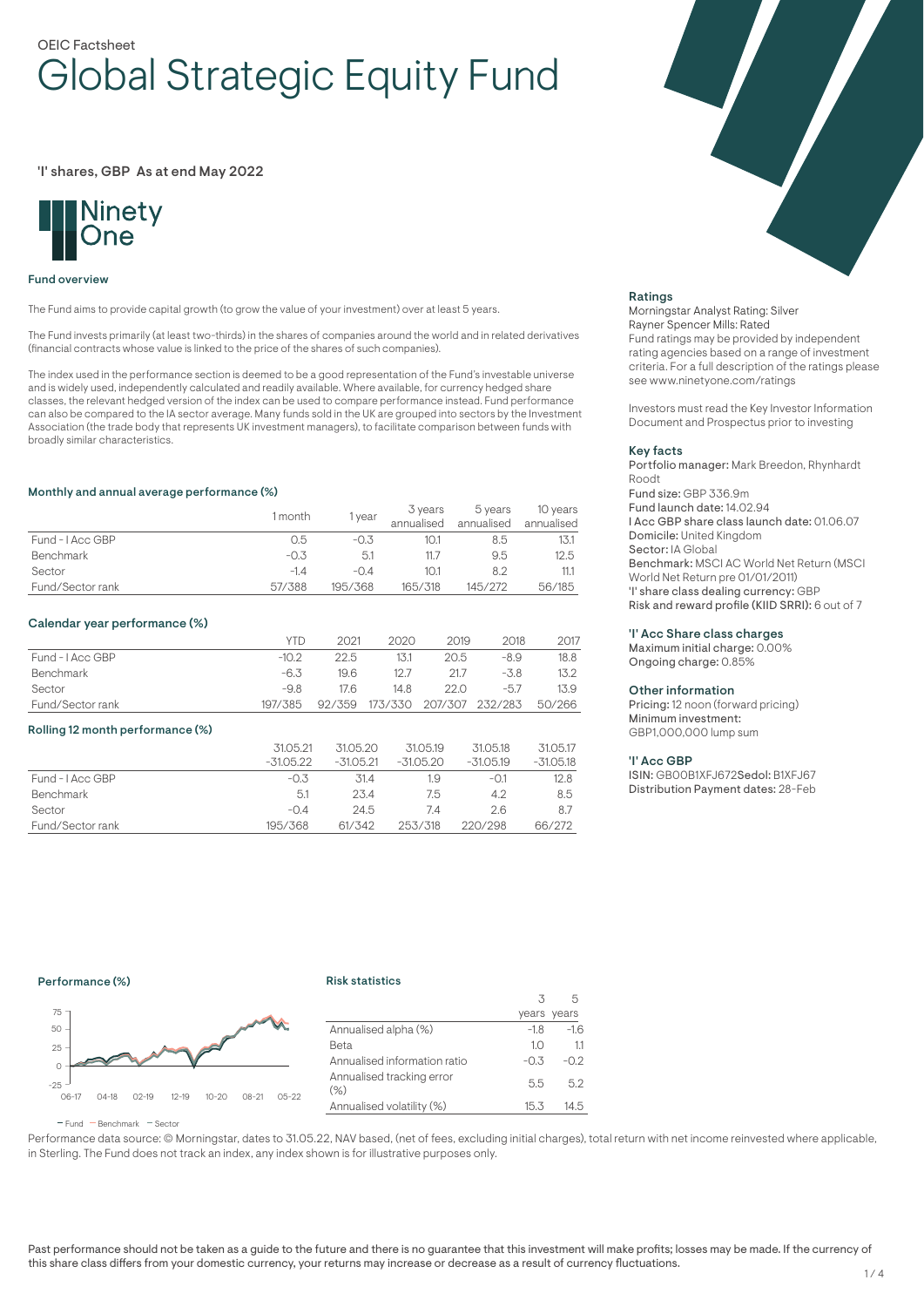# Global Strategic Equity Fund

| Top holdings (%)       |      |
|------------------------|------|
| Microsoft Corp         | 4.7  |
| UnitedHealth Group Inc | 3.5  |
| Alphabet Inc           | 3.4  |
| Apple Inc              | 3.2  |
| Mastercard Inc         | 3.0  |
| <b>NVIDIA Corp</b>     | 3.0  |
| Lam Research Corp      | 2.9  |
| Westrock Co            | 2.5  |
| Ferguson Plc           | 2.4  |
| Nn Group Nv            | 2.3  |
| Total                  | 30.9 |

Number of equity holdings: 64

| Sector analysis (%) |  |  |
|---------------------|--|--|
|---------------------|--|--|

| Information Technology        | 30.5  |
|-------------------------------|-------|
| Industrials                   | 13.1  |
| Financials                    | 13.0  |
| <b>Consumer Discretionary</b> | 11.5  |
| Health Care                   | 10.3  |
| <b>Communication Services</b> | 7.3   |
| Energy                        | 6.3   |
| Materials                     | 5.3   |
| <b>Consumer Staples</b>       | 1.7   |
| Real Estate                   | 0.4   |
| Cash                          | 0.6   |
| Total                         | 100.C |
|                               |       |

# Geographic allocation (%)

| <b>United States</b>    | 60.8 |
|-------------------------|------|
| Europe ex UK            | 14.3 |
| <b>Emerging Markets</b> | 10.1 |
| United Kingdom          | 6.3  |
| Japan                   | 4.4  |
| Far East ex Japan       | 2.8  |
| Other                   | 0.7  |
| Cash                    | 0.6  |
| Total                   |      |
|                         |      |

# Top & bottom stock weightings vs

| benchmark (%)          |        |
|------------------------|--------|
| Lam Research Corp      | 2.8    |
| UnitedHealth Group Inc | 2.7    |
| Mastercard Inc         | 2.5    |
| Westrock Co            | 2.5    |
| Ferguson Plc           | 2.3    |
| Amazon.com Inc.        | $-0.7$ |
| Meta Platforms Inc     | $-0.8$ |
| Johnson & Johnson      | $-0.8$ |
| Apple Inc              | $-0.8$ |
| Tesla Inc              | $-1.1$ |

#### Top & bottom sector weightings vs benchmark (%)

| <u>,,,,,,,,,,,,,,,,,,</u>                        |        |
|--------------------------------------------------|--------|
| Semiconductors & Semiconductor<br>Equipment      | 5.6    |
| Consumer Durables & Apparel                      | 3.5    |
| Commercial & Professional Services               | 3.2    |
| Software & Services                              | 2.7    |
| Capital Goods                                    | 2.1    |
| Real Estate                                      | $-2.3$ |
| Food Beverage & Tobacco                          | $-2.5$ |
| Retailing                                        | $-2.8$ |
| Pharmaceuticals Biotechnology & Life<br>Sciences | $-2.9$ |
| <b>Utilities</b>                                 | -3.1   |

## Top & bottom country weightings vs

| <b>Netherlands</b> | 2.9    |
|--------------------|--------|
| United Kingdom     | 2.3    |
| Taiwan             | 1.4    |
| South Korea        | 1.2    |
| Mexico             | 1.0    |
| Sweden             | $-0.9$ |
| Japan              | $-1.0$ |
| Germany            | $-1.1$ |
| India              | $-1.5$ |
| Canada             | $-2.5$ |

The portfolio may change significantly over a short period of time. This is not a buy or sell recommendation for any particular security. Figures may not always sum to 100 due to rounding.

The yield information has been calculated as at 31.05.22. Where FTSE data is shown, source: FTSE International Limited ("FTSE") © FTSE 2022. Please note a disclaimer applies to FTSE data and can be found at https://research.ftserussell.com/products/downloads/FTSE\_Wholly\_Owned\_Non-Partner.pdf. Where MSCI data is shown, source: MSCI. MSCI makes no express or implied warranties or representations and shall have no liability whatsoever with respect to any MSCI data contained herein. The MSCI data may not be further redistributed or used as a basis for other indices or any securities or financial products. This report is not approved, endorsed, reviewed or produced by MSCI. None of the MSCI data is intended to constitute investment advice or a recommendation to make (or refrain from making) any kind of investment decision and may not be relied on as such. All other information is from Ninety One at 31.05.22.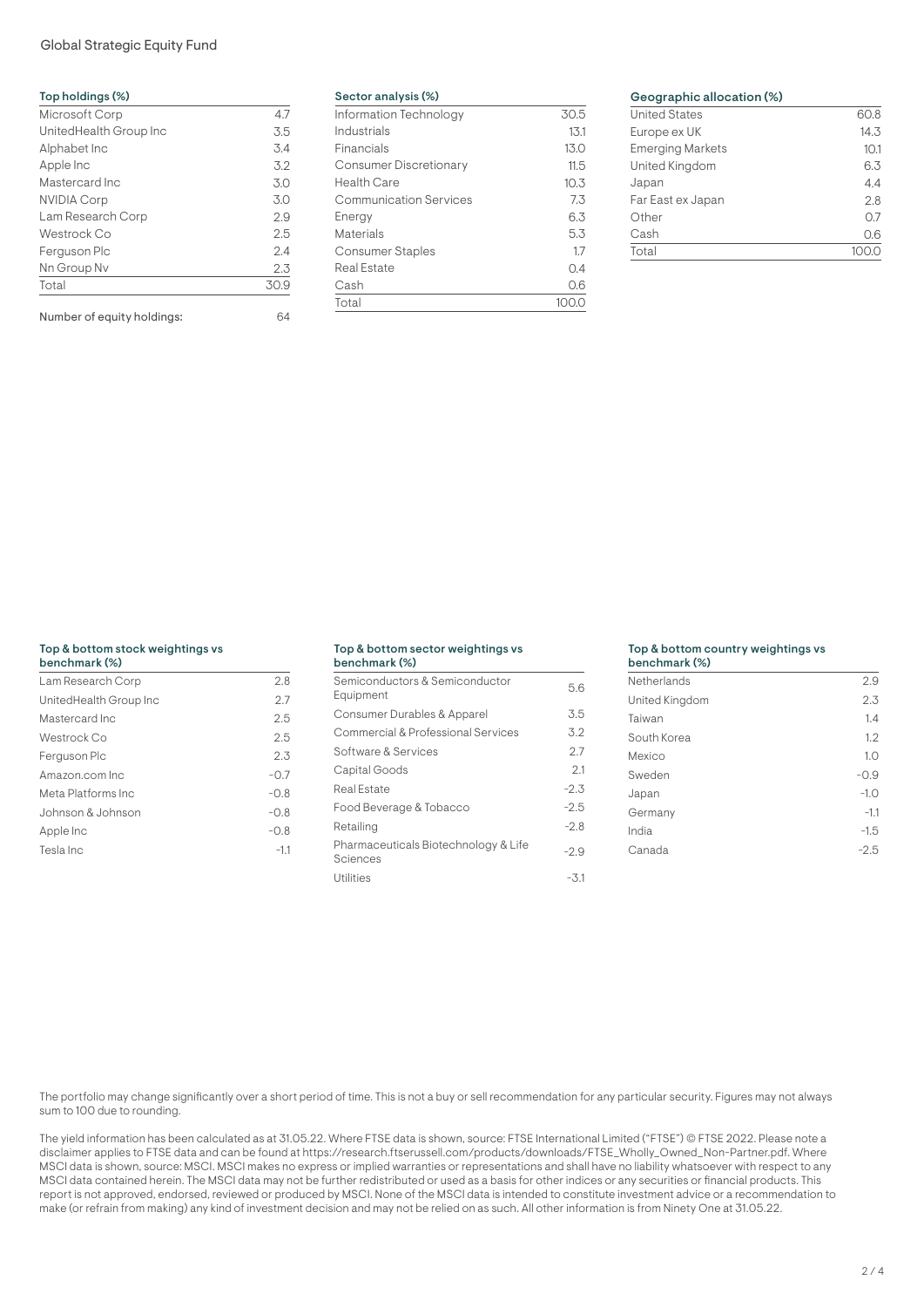# General risks

The value of these investments, and any income generated from them, will be affected by changes in interest rates, general market conditions and other political, social and economic developments, as well as by specific matters relating to the assets in which they invest. Past performance does not predict future returns; losses may be made. Ongoing costs and charges will impact returns. The Fund's objectives will not necessarily be achieved and there is no guarantee that these investments will make profits; losses may be made. Environmental, social or governance related risk events or factors, if they occur, could cause a negative impact on the value of investments. This Fund may not be appropriate for investors who plan to withdraw their money within the short to medium term.

# Specific fund risks

Currency exchange: Changes in the relative values of different currencies may adversely affect the value of investments and any related income.

Derivatives: The use of derivatives is not intended to increase the overall level of risk. However, the use of derivatives may still lead to large changes in value and includes the potential for large financial loss. A counterparty to a derivative transaction may fail to meet its obligations which may also lead to a financial loss.

Emerging market: These markets carry a higher risk of financial loss than more developed markets as they may have less developed legal, political, economic or other systems.

Equity investment: The value of equities (e.g. shares) and equity-related investments may vary according to company profits and future prospects as well as more general market factors. In the event of a company default (e.g. insolvency), the owners of their equity rank last in terms of any financial payment from that company.

# Important information

All data as at 31.05.22. The most up to date fund details (e.g. name, overview, key facts etc) are reflected as at the date of publication. Any changes effective after publication will appear in the next update. This is a marketing communication. We recommend that you seek independent financial advice to ensure this Fund is suitable for your investment needs. This communication should not be distributed to retail customers who are resident in countries where the Fund is not registered for sale or in any other circumstances where its distribution is not authorised or is unlawful.

All the information contained in this communication is believed to be reliable but may be inaccurate or incomplete. A rating is not a recommendation to buy, sell or hold a fund.

The Fund is a sub-fund of the Ninety One Funds Series range (series i - iv) which are incorporated in England and Wales as investment companies with variable capital. Ninety One Fund Managers UK Ltd (registered in England and Wales No. 2392609 and authorised and regulated by the Financial Conduct Authority) is the authorised corporate director of the Ninety One Funds Series range.

This communication is not an invitation to make an investment nor does it constitute an offer for sale. Any decision to invest in the Fund should be made only after reviewing the full offering documentation, including the Key Investor Information Documents (KIID) and Prospectus, which set out the fund specific risks. Fund prices and copies of the Prospectus, annual and semi-annual Report & Accounts, Instruments of Incorporation and the Key Investor Information Documents may be obtained from www.ninetyone.com.